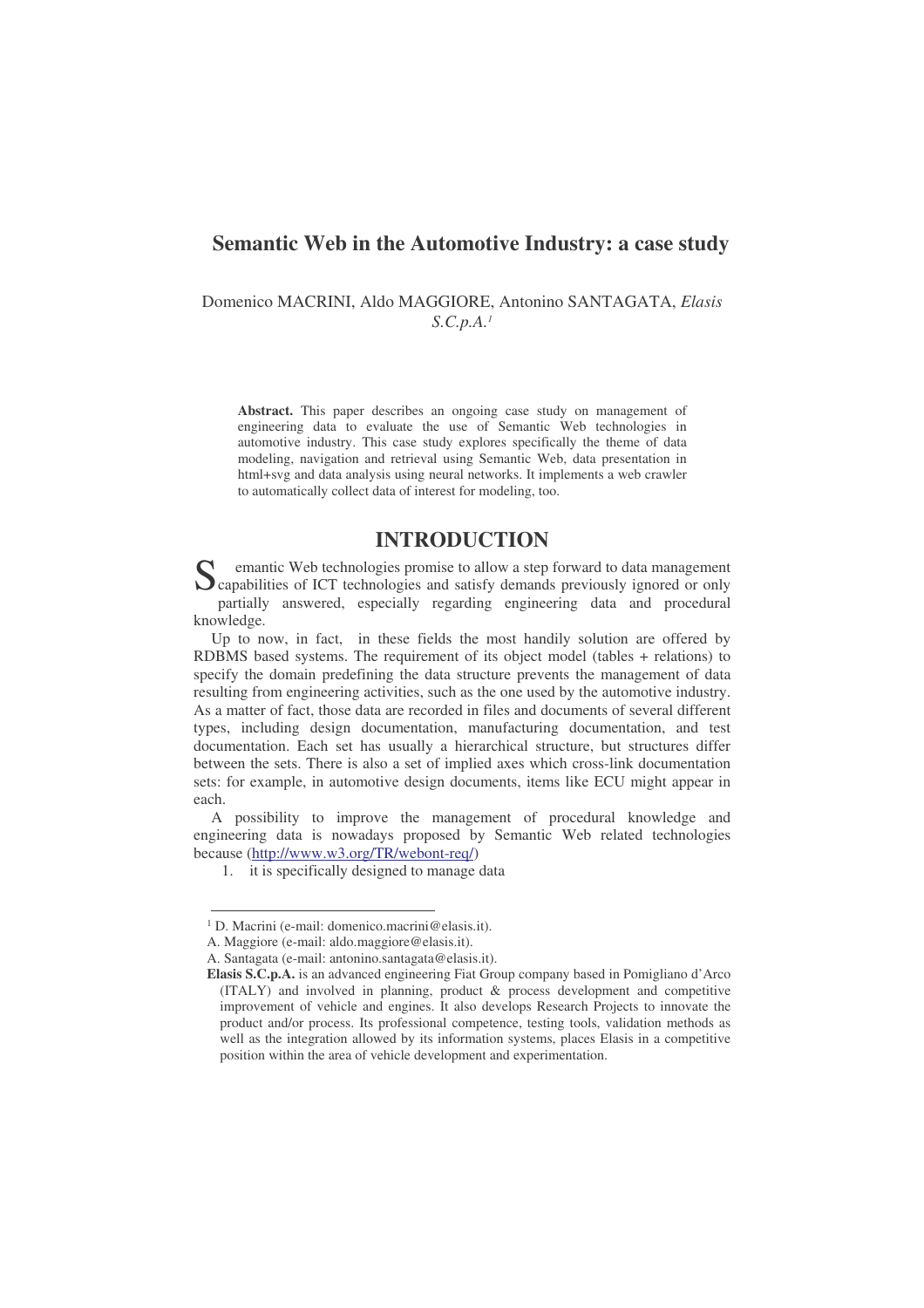- 2. one of its reference use case considers the management of "*a large body of engineering documentation… including design documentation, manufacturing documentation, and testing documentation*"
- 3. it has, among the other goals, the ontology's sharing, evolution and interoperability .

In its institutional efforts to promote innovations in automotive industry, at the Elasis' ICT Dep. is ongoing a project to evaluate the maturity of methodologies and tools related to Semantic Web.

Semantic Web technologies are actually tried out in Elasis to build up ontologies, i.e. searchable information models of engineering data.

# **Scenario: Testing in the automotive product development**

### **The automotive product development**

One of the primary problem faced by engineering activities is improving the use of available engineering data and procedural knowledge, a well recognized value whose management (modelling, integration, sharing and re-use) is one of the most popular topic in computer science.

This is especially true for manufacturing enterprises involved in the development of durable, complex, highly technological and large consumption goods (e.g. Automotive) with life cycles lasting years, whose control and management requires a great number of (different types of) documents.

Today this process is supported by a set of heterogeneous systems able to fulfil only the requirements of specific parts of the whole process and not of the process as a whole.

#### **Testing in the automotive product development**

One of the most critical activities in the automotive lifecycle development is testing, whose requirements prove challenging for every IT methodology, e.g.:

- 1. each development stage has its own types of tests: software simulation during design; workbench, road and crash test when the whole product or its parts are available
- 2. a complete test description requires many different documents: norms describing how to perform it (algorithms to use, sensors to install, parameters to record, driving maneuvers to execute, reports to compile), product's technical specifications, environmental (whether, road conditions,…) and any other information useful to a correct understanding of the results and its replica

# **Modeling: Relational vs. Semantic (Web)**

One of the most popular applications of IT is managing data archives re-designed to fit in the RDBMS model. But the RDBMS model proves scarce with engineering data (e.g. CAD drawings or parameters measured during a test). In this case, in fact, they are usually processed as an atom like entity (data file or written document), ignoring its contents so that they are classified, searched and retrieved only using metadata describing them (document management).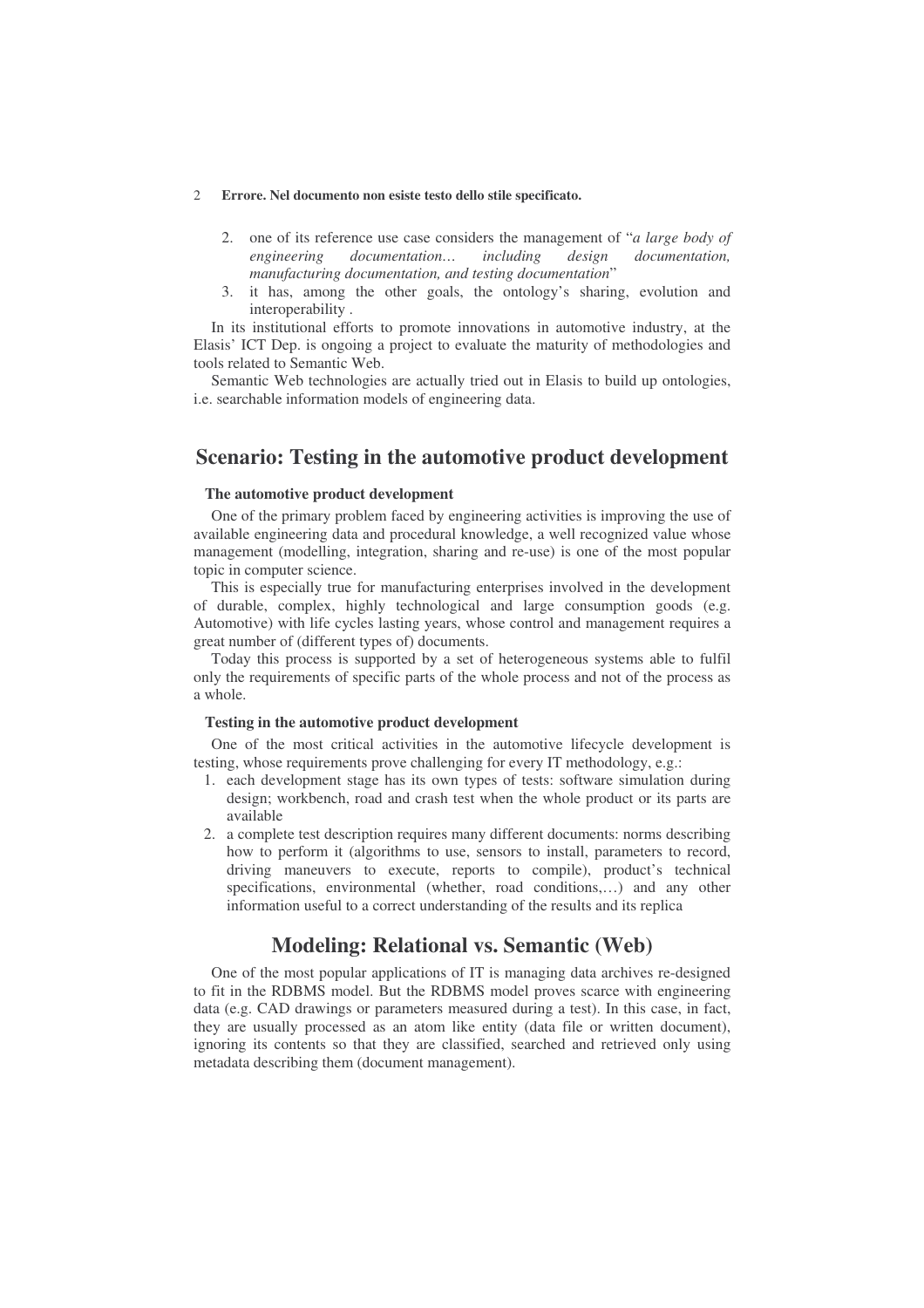Lets consider, for example, road tests in the automotive industry. Some of the parameters' categories describing them are:

- 1. Environment: track used, whether conditions,…
- 2. Vehicle: type, model and configuration, tires,…
- 3. Driver: id, name,…
- 4. Type of test and norms specifying it
- 5. List of parameters of interest to record during test
- 6. List of raw data files recording test parameters
- 7. Numerical synthesis of the test (a short list of values inferred by the recorded data)
- 8. Reports

9. …

With strong peculiarities between different test types: handling road tests need a different set of parameters, numerical synthesis and reports from ride-comfort ones; software simulations are different from workbench tests; some of the tests involve only one or few components, subsystems or systems (e.g. engine or breaking system) others the whole vehicle;… From this easily comes how difficult is to define a general model to manage test data and, in general, engineering data.

RDBMS, the commonly used technology for this sort of problems, proves inadequate also breaking down the domain into pieces. For example, a graphic RDBMS model for a specific road test can be outlined as in the following figure:



**Fig. 1. Some of tables and relations needed to represent road tests.**

A typical schema for SQL query useful to extract information about the test with id=1 in the previous figure is: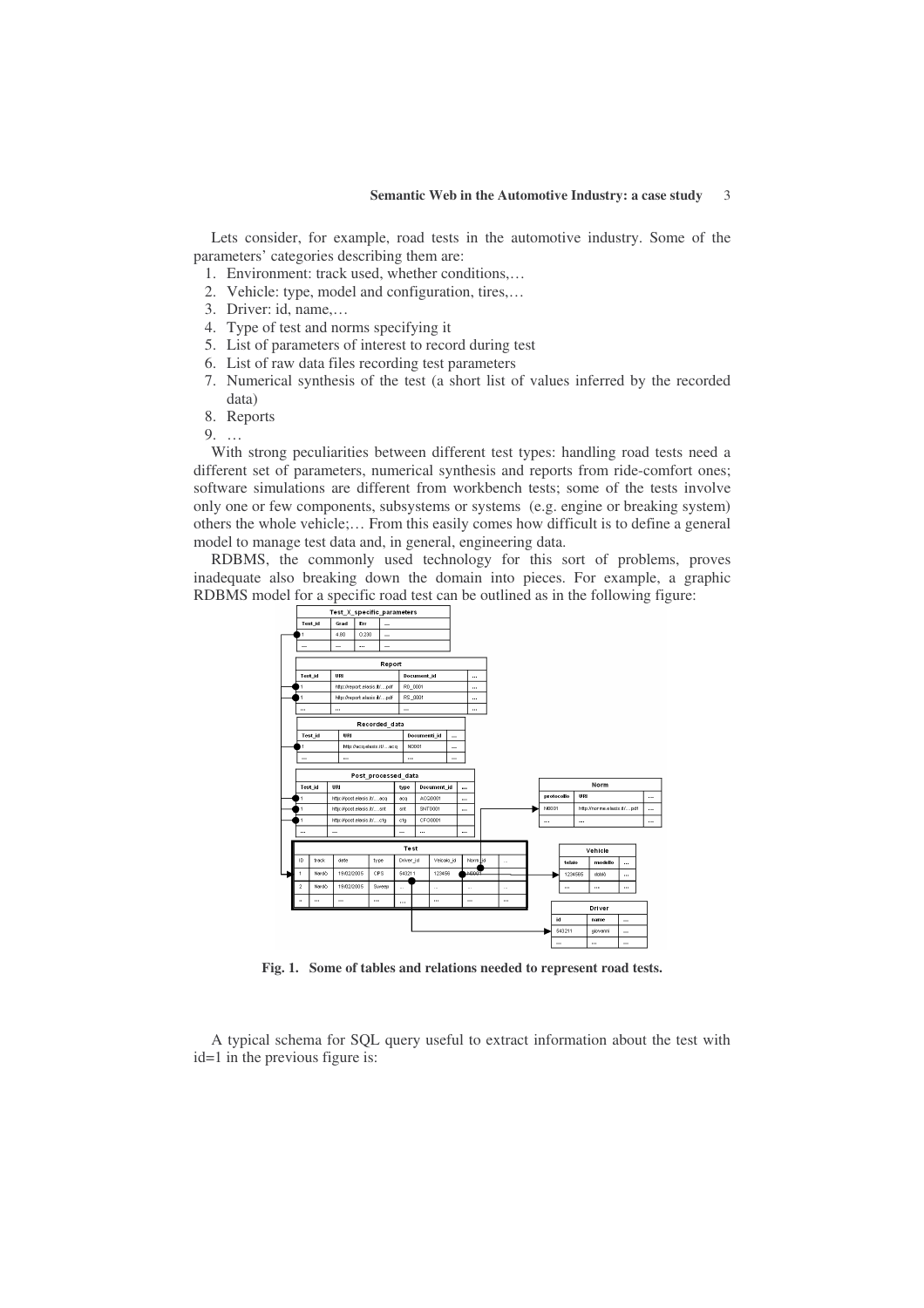```
Select test.*, vehicle.*, driver.*,…
From test, vehicle, driver, report,…
Where Test.id =1
         AND test..driver id = driver.id
         AND test.vehicle id = vehicle.id
         AND …
```
**Fig. 2. an SQL query on Fig. 1.**

As it is easily understood, queries built following the schema in the previous fig. 2 prove really weak respect to updates in the DB structure and can't consider variations on the theme, i.e. specific needs in some of the test (e.g. a new or different set of parameters or categorize a brand new type of reports).



**Fig. 3. RDF/XML equivalence of Fig. 1.**

The fragment in Fig. 3 confirms the first important benefit offered by semantic web respect to RDBMS model: it effectively integrates, in one uniform structure (the collection of RDF/XML statements), heterogeneous and not pre-defined data (URI, numeric and alphanumeric info,…).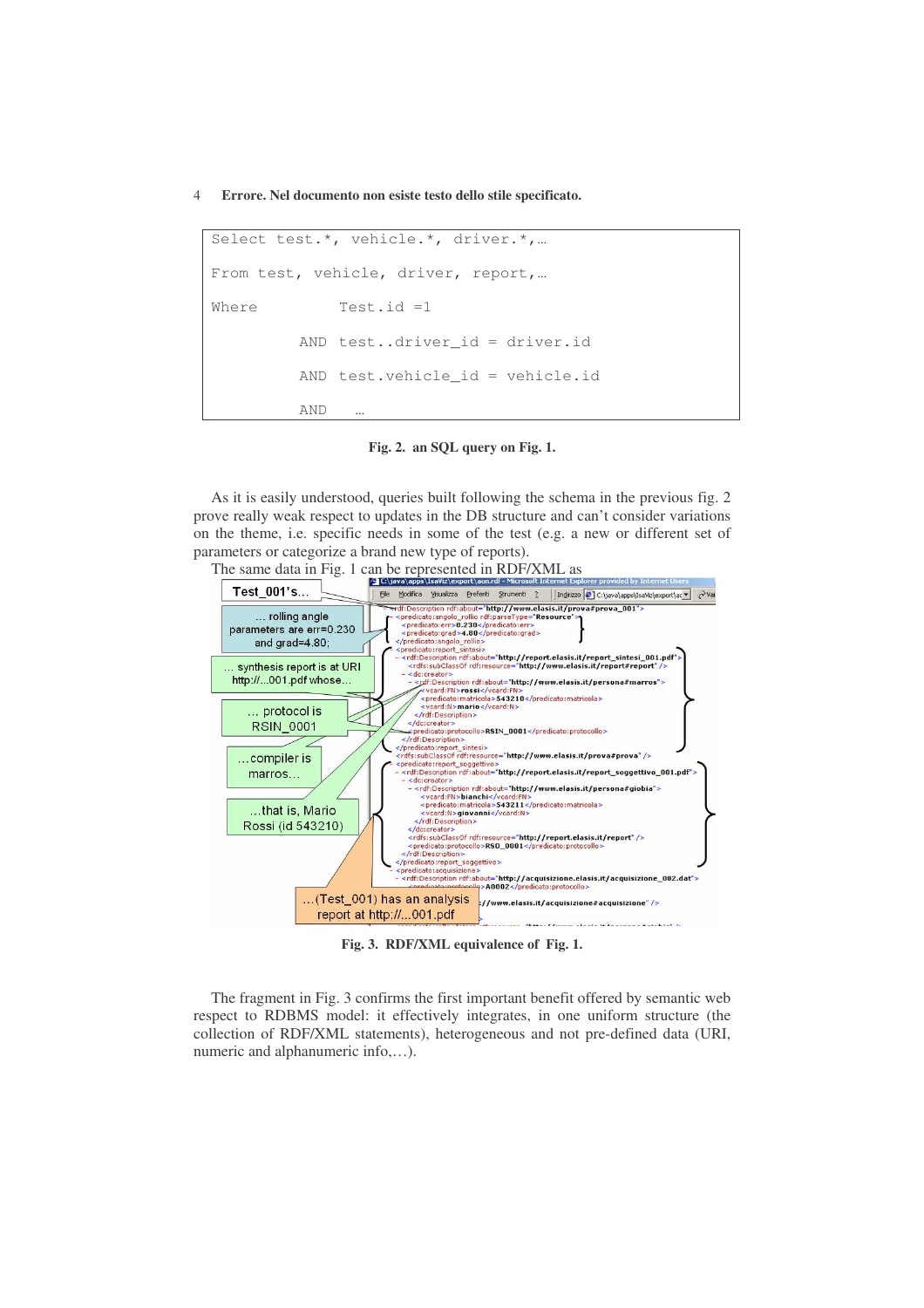Using SPARQL, it is easy to write a query on the set of RFD/XML statements equivalent to the one in Fig. 2:

Select ?predicate, ?value Where (<http://...test 001>, ?predicate, ?value)

### **Fig. 4. a SPARQL query on fig. 3**

From the previous query follows that it is possible to manage asymmetrical adds to the base of data, i.e. it is possible to add new information/statements to a part of the resources and not to others of the very same type avoiding side effects on applications using them. It enables also to realize user interfaces flexible enough to support free browsing of the whole base of statements.

Previous considerations show that respect to design and maintainability, the data model proposed by Semantic Web (a list of RDF/XML statements) exceeds the one used by RDBMS (sets of tables + relations) in the field of road test data management and, in general, of engineering data.

# **Building a semantic information system**

Data of interest for road test in the automotive field are highly distributed:

- 1. Reports, norms and other documents are usually archived in and managed by (different) document management systems
- 2. Test object descriptions (Vehicle, engine,…) are usually available from specialized database, but often those information must be complemented when it is modified for the test, e.g. installing a single new component to collect endurance data
- 3. Raw data recorded during a test are usually stored on centralized servers, post processing of raw data used by specialists to produce their reports can be stored on user workstations,…

Considering that mapping RDBMS data in RDF/XML statements is straightforward, for the project was attempt the collection of information available on user and centralized file system areas.

This problem was chosen because those are the kind of data whose modeling in a RDBMS system is arduous because

- 1. of their great number (a single test usually has a row file recording the parameters, tens of post-processed data produced by custom software, one or more synthesis report,…),
- 2. they are tedious to classify to make them searchable and then generally reusable

The solution was found in

A. the design of a specific ontology for test data

- B. a spider able to search autonomously what of interest from a list of locations in the company intranet, analyze its contents and define RDF/XML statements according to an ontology.
- C. a web browser to navigate the available set of RDF/XML statements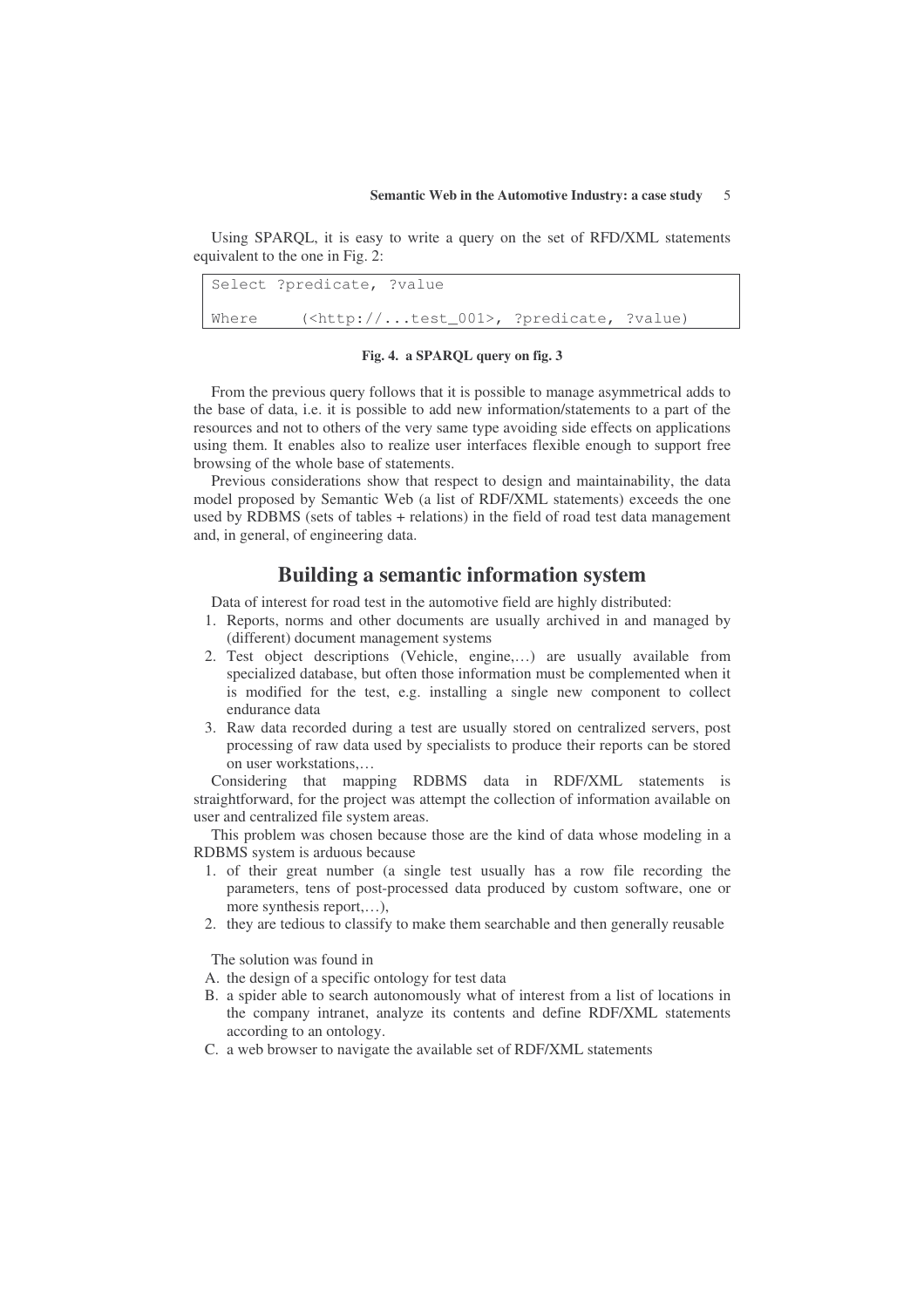a neural network able to classify data to identify and suggest analogies between test results.

### **The ontology's design**

To design the ontology, graphical tools and representations (such as the one proposed by IsaViz) were tried, but they proved unsatisfactory because of the quite large number of elements (about 50). For this reason a simple textual tree was used to define scalar values (leaves) and enumerable values (nodes). Predicates (arch) names are always the type of the object in the statement (e.g. tire or test type). A fragment of the defined ontology is

To design the ontology, graphical tools and representations (such as the one proposed by IsaViz) were tried, but they proved unsatisfactory because of the quite large number of elements (about 50). For this reason a simple textual tree was used to define scalar values (leaves) and enumerable values (nodes). Predicates (arch) names are always the type of the object in the statement (e.g. tire or test type). A fragment of the defined ontology is

| • Test [track+date+car model+type]                      |  |  |  |  |  |  |
|---------------------------------------------------------|--|--|--|--|--|--|
| o Date [YYYYMMDD]                                       |  |  |  |  |  |  |
| o Driving maneuvers [CPS100, PIM,->links to a resource] |  |  |  |  |  |  |
| o CAR [track+date+car model+type+CAR]                   |  |  |  |  |  |  |
| • Model [Stilo, Punto, -> links to a resource]          |  |  |  |  |  |  |
| • Chassis number [an alphanumeric code]                 |  |  |  |  |  |  |
| " Tyres [CAR+tyre type]                                 |  |  |  |  |  |  |
| • Model (Pirelli P3000,->links to a resource)           |  |  |  |  |  |  |
| • Front pressure [a numeric value]                      |  |  |  |  |  |  |
| • Rear pressure [a numeric value]                       |  |  |  |  |  |  |
| o Post processed data [track+date+car model+PPROCESS]   |  |  |  |  |  |  |
| $\bullet$ [a list of URI]                               |  |  |  |  |  |  |
| .                                                       |  |  |  |  |  |  |

**Fig. 5. a fragment of the defined ontology.**

An example of actual data is

| • Nardo 20050219 FIAT PUNTO CPS100          |
|---------------------------------------------|
| 0.20050219                                  |
| $\circ$ ->[CPS100]                          |
| o Nardo 20050219 FIAT PUNTO CPS100 CAR      |
| $\blacktriangleright$ ->[Fiat_punto]        |
| 123456                                      |
| • Nardo 20050219 FIAT PUNTO CPS100 CAR TYRE |
| $\bullet$ ->[Pirelli P3000]                 |
| $\bullet$ 2.3                               |
| $\bullet$ 2.3                               |
| o Nardo 20050219 FIAT PUNTO PPROCESS        |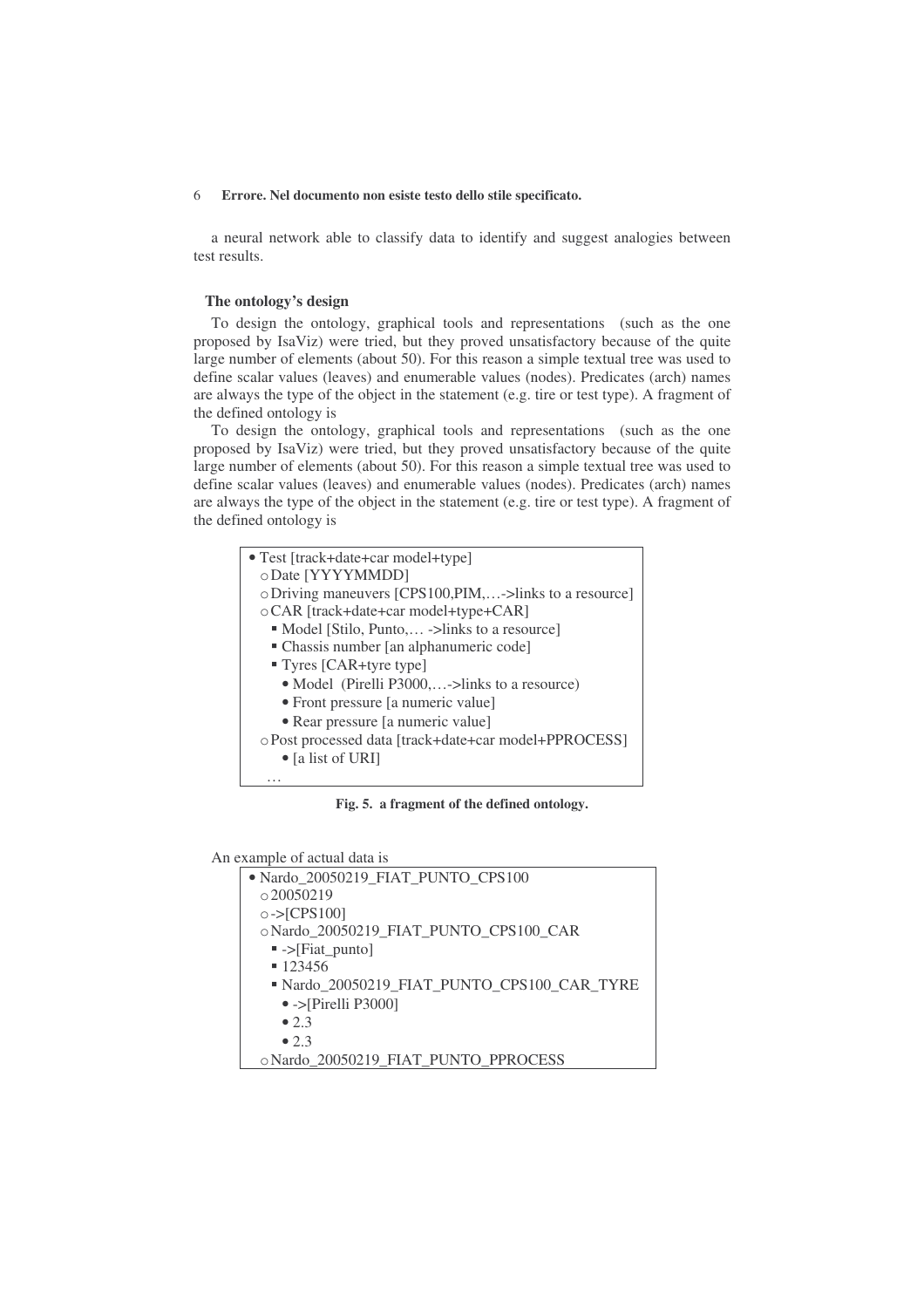

**Fig. 6. a fragment of the data.**

### **Spiders and data collection**

Of the spider were implemented 2 releases. The first one searches the file system starting from a list of paths, the other a list a web sites in the company intranet.

To work, the *file system spider* requires locally mounted disk areas to search:



**Fig. 7. the File System spider.**

The *web spider* is able to search via http web sites with directory listing option enabled: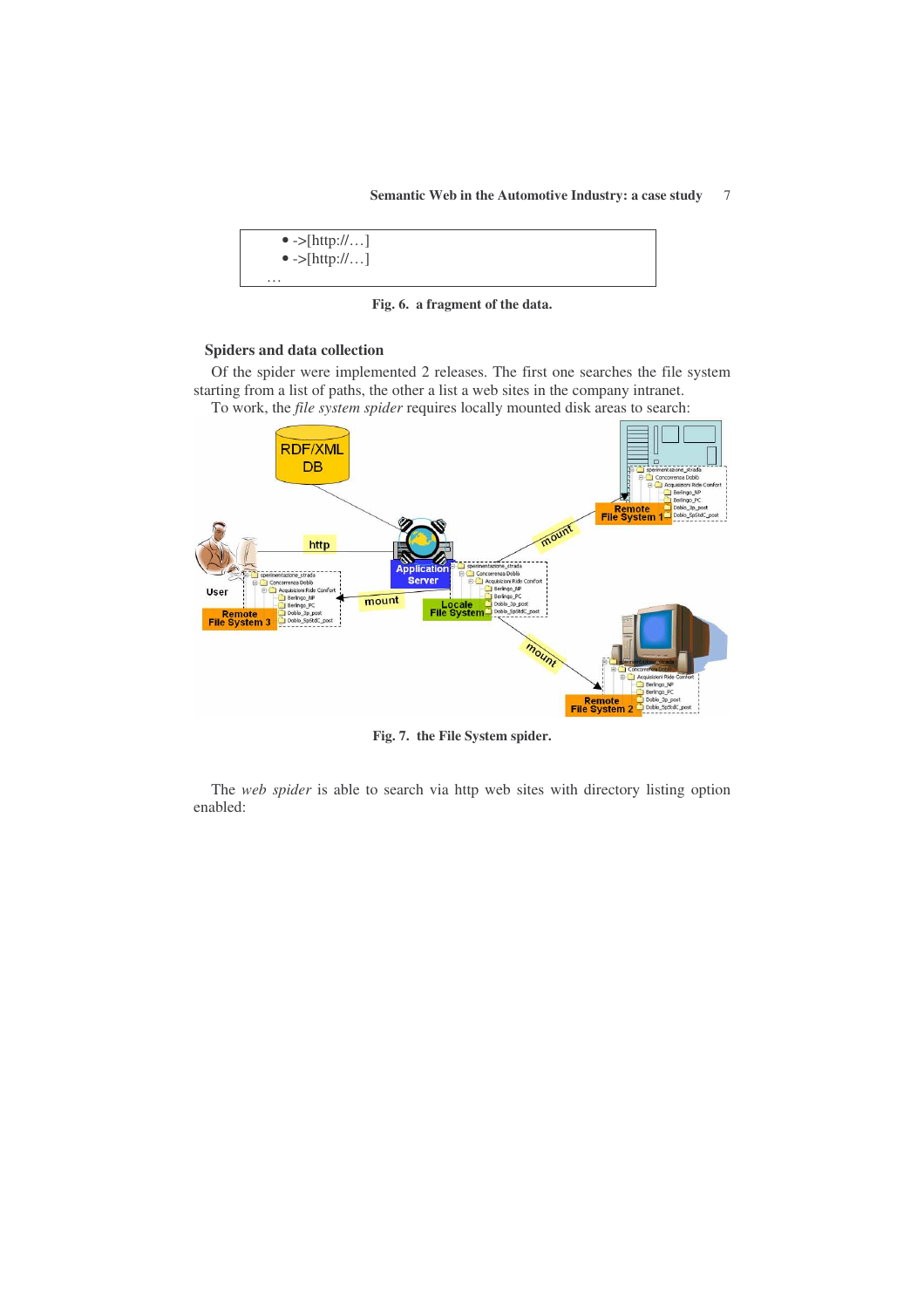

**Fig. 8. the web spider**

Both work well, but the second one is much more flexible then the other. While crawling the two spiders collect information both from the path and the contents of (some of the) files to define statements according to the designed ontology.

A great part of the numerical and descriptive information are extracted from textual files. A study was conducted to extract information from reports written in some of the office file format when they are available in XML. In this case to understand and find data of interest in an office document, very important is to consider the reference standard template used to write it. In fact, great part of the written technical documents requested during a product lifecycle is written according to well defined and known templates to allow to anyone who knows it to easily find what of interest. These reference templates specify document index, how to name titles, the content of each chapter and its structure, unit of measure,… simplifying data retrieval in XSL-T when the document is available in XML.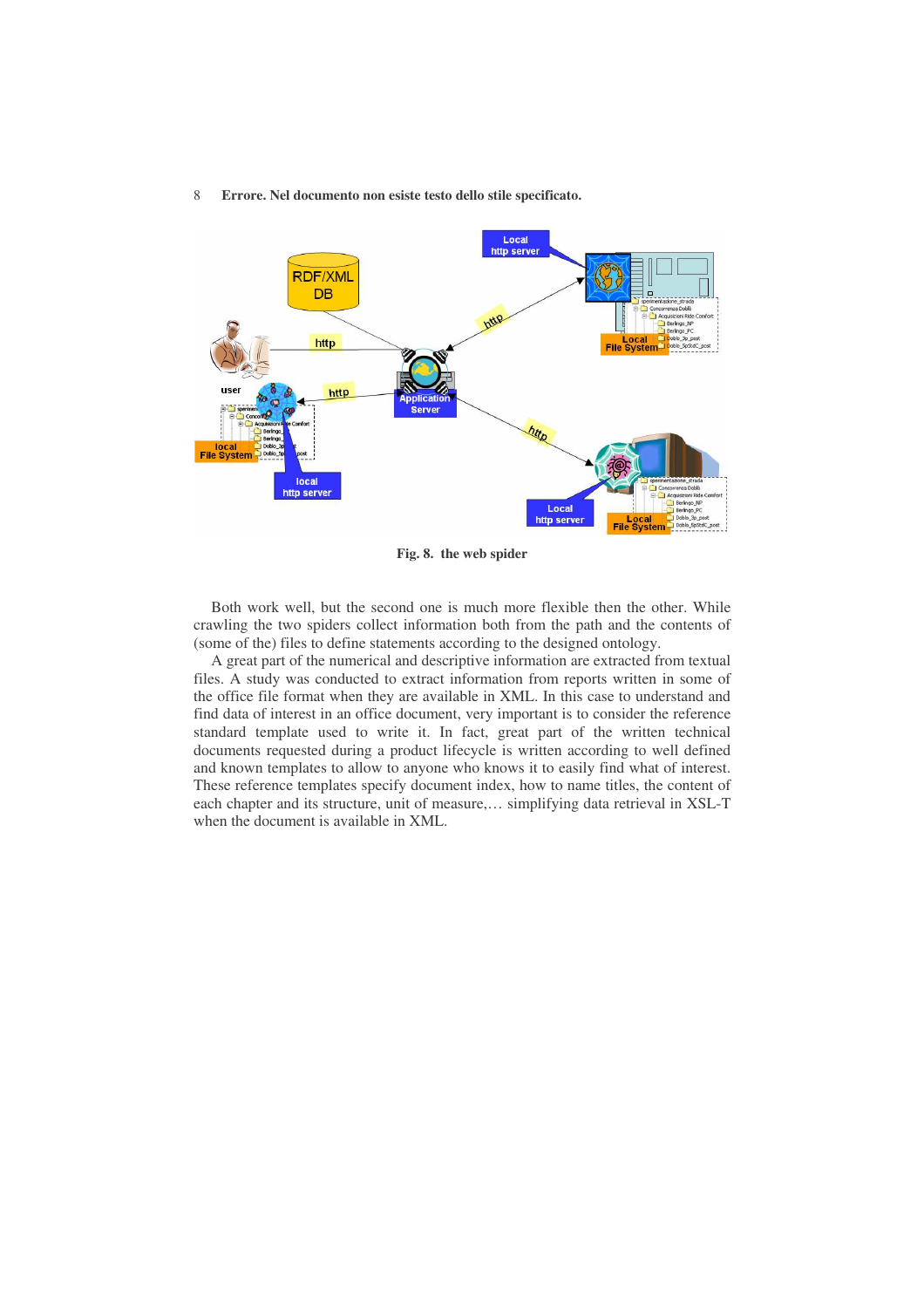

It was realized also an on the fly translation of office documents in xml using OpenOffice.org running in server mode:

**Fig. 9. from office docs to RDF/XML**

In any case, considering that reports are based on information collected postprocessing the raw data recorded during test and that the result of post-processing is saved in well formatted ASCII files, from these files can be easily extracted all the information so the use of OpenOffice.org/XML/XSL was put apart.

### **Data retrieval: the web navigator**

Semantic web is usually represented as an oriented graph. The graph's recursive definition suggests the realization of new and friendly ways to explore data: a generic user interfaces allowing web browsing on any RDF/XML data sets as in the daily experience of world wide web.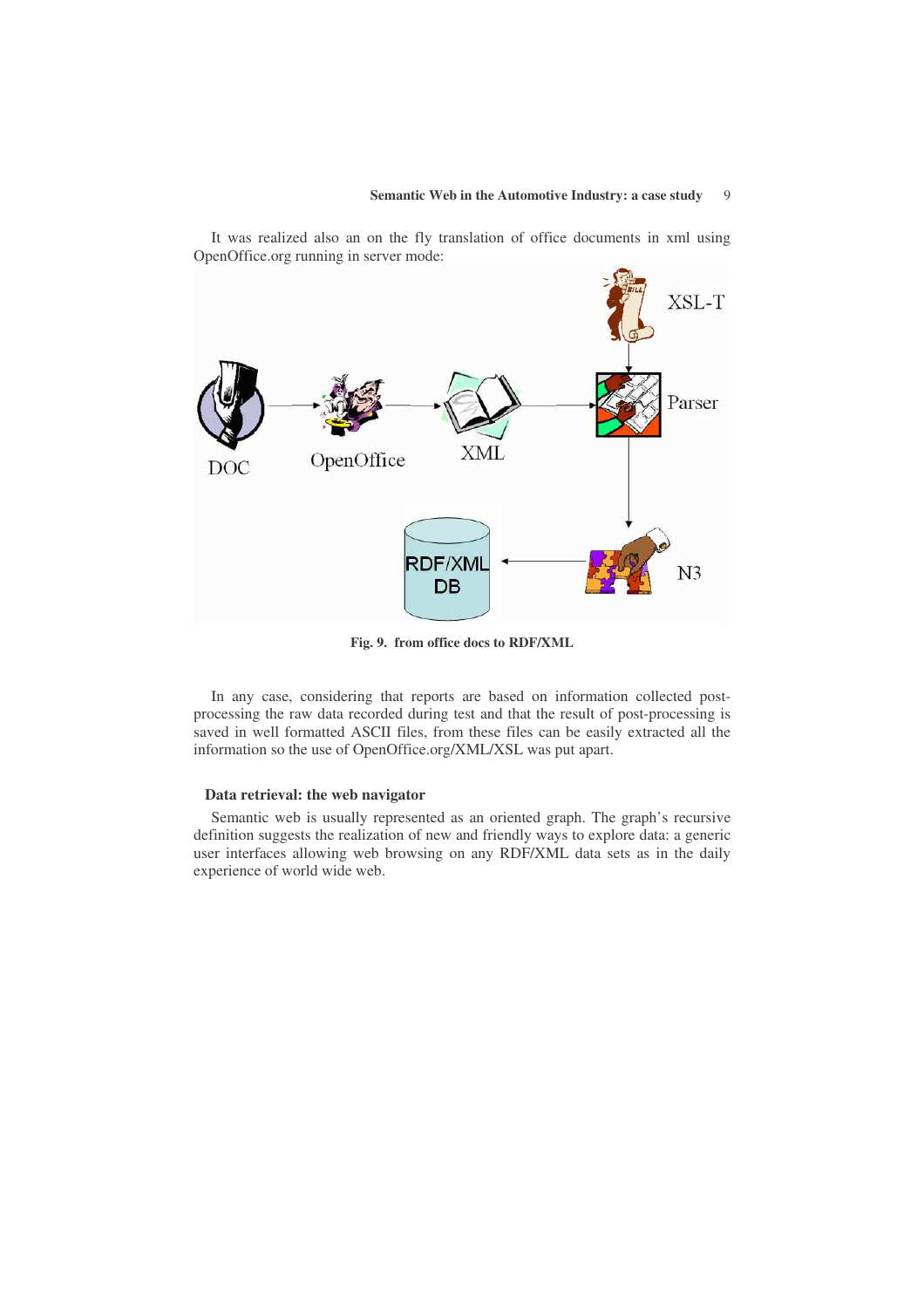Based on this idea a web navigator was implemented. A page of the navigator can be divided in 3 parts:



**Fig. 10. the web navigator (1)**

- 1. Pre-defined queries to retrieve well known sets of data
- 2. An editor to write queries using SPARQL
- 3. Query results where non-scalar information (the ones that can't be subject of RDF/XML statements) are shown as selectable web link. When one of these web links is clicked, a new query is defined and used to further examine the data Even thought it is poorly designed, this interface allows a seamless exploration of

all the available data confirming the advantages promised by the idea behind it.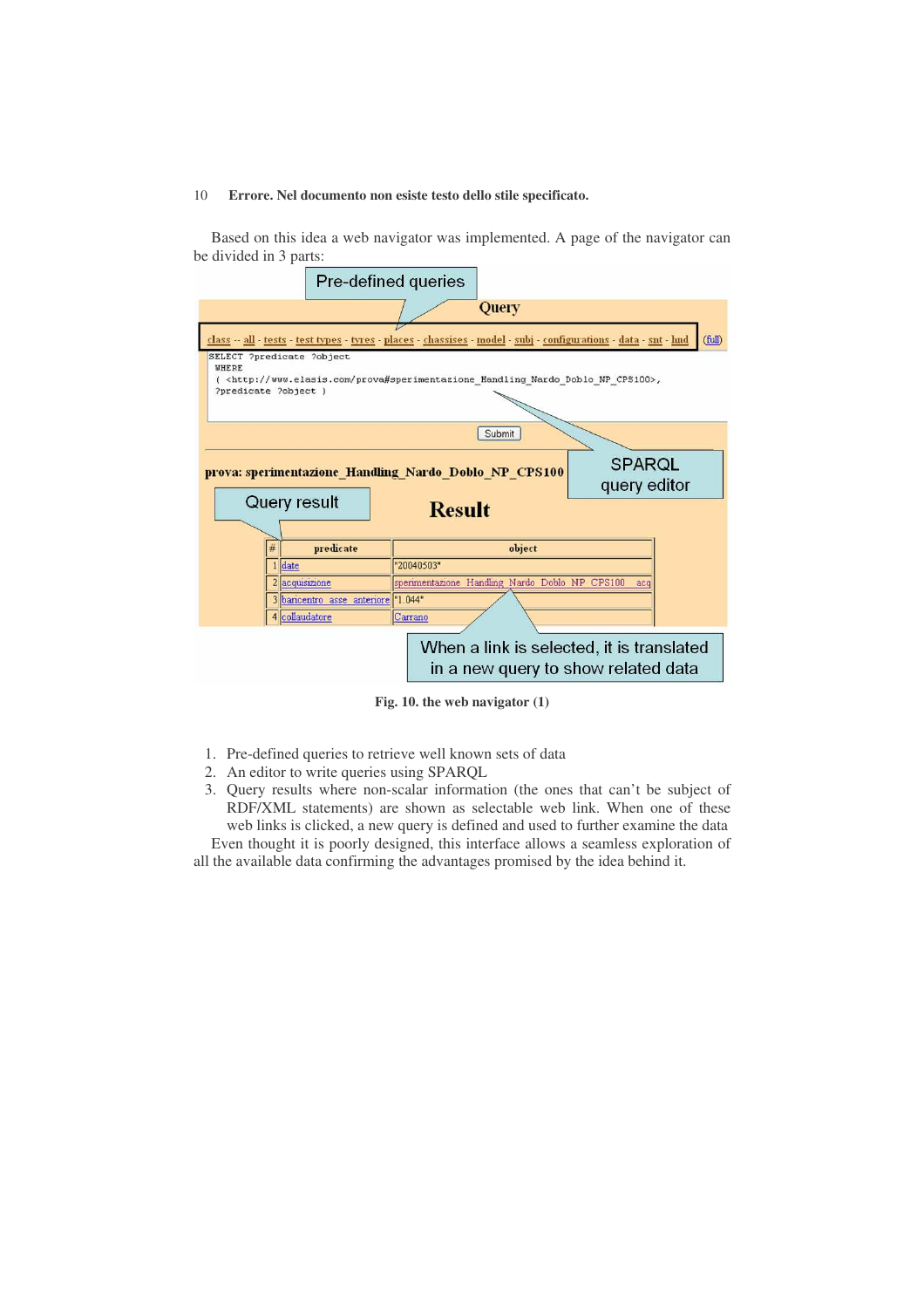An improvement of this functionality would be the use of template to present the result of a query according to the selected element type and show them according to users' wishes and needs. A first attempt was made managing office documents and some of the data file:

| <b>Result</b> |                 |  |  |  |  |  |  |  |  |
|---------------|-----------------|--|--|--|--|--|--|--|--|
| predicate     | object          |  |  |  |  |  |  |  |  |
| file          | 圈<br>DVCPS2.SNT |  |  |  |  |  |  |  |  |
| file          | 圈<br>DVCPS1.SNT |  |  |  |  |  |  |  |  |
| ٦le           | 圓<br>DVCPS3.SNT |  |  |  |  |  |  |  |  |
|               |                 |  |  |  |  |  |  |  |  |

**Fig. 11. the web navigator (2)**

Selecting the "book" icon, in both cases it is possible to show the content in its original format. For some of the data file is also available a "bar chart" icon to request its graphical representation in SVG:



|           |          | OGGETTIVI<br>SINTEST<br><b>PARAMETRI</b><br>D.T. |          |          |         |         |        |              |
|-----------|----------|--------------------------------------------------|----------|----------|---------|---------|--------|--------------|
| par       | TRAY50   | TRPS50                                           | TRTH50   | TRCV50   | TRVBMIN | TRPSMAX | VBMIN  | <b>OVRAY</b> |
| m         | $-0.154$ | $-0.043$                                         | $-0.120$ | $-0.226$ | 0.044   | 0.251   | 0.697  | 0.234        |
| q.4q      | 0.145    | 0.083                                            | 0.199    | $-0.056$ | 0.227   | 0.327   | 0.205  | 1.109        |
| err.norm. | 0.0563   | 0.0157                                           | 0.0402   | 0.0462   | 0.0128  | 0.0678  | 0.0766 | 0.1034       |
| err.      | 0.0282   | 0.0078                                           | 0.0201   | 0.0231   | 0.0064  | 0.0678  | 0.0383 | 0.0517       |

**Fig. 12. the web navigator (3): graphical rendering of numerical data**

### **Data classification: the neural network**

One of the major problems in managing engineering data is allowing and encouraging their reuse. But, as shown, engineering data are very complex objects and their modeling and management is arduous. Semantic web offers a good methodology to model them. It can also improve reuse via free browsing of the data, but a better solution is to be found somewhere else. For the project some statistic and AI technologies were considered.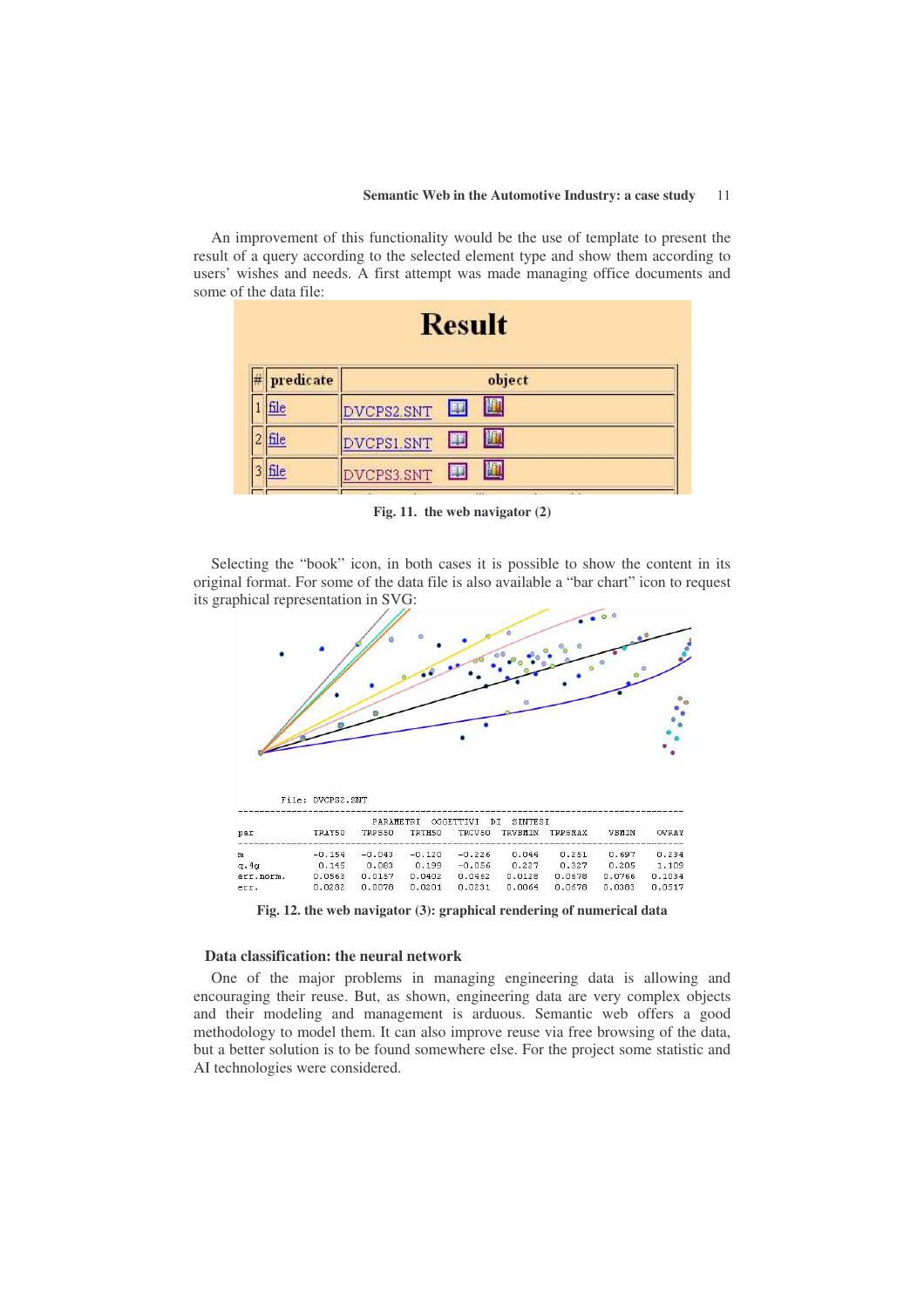After a first overview, inferential statistics, fuzzy logic and expert systems were excluded because they require the mapping of a skilled specialist's experience in a set of formula and rules, a process that proves long lasting and uncertain with vast and complex domains like testing. For this reason neural networks were tried and, as first application, test classification was chosen. This subject is of interest because recognizing analogies is a valuable information but proves difficult to be carried out.

The chosen architecture is the self-organized map sometimes referred to as Kohonen map. Kohonen map are interesting because they require the unsupervised learning method, i.e. they do not require the definition of pairs of input objects and desired outputs but use a list of training data to learn how to partition them in different sets.

The use of Kohonen maps requires a set of data transformation because all of the input values should be between 0 and 1. This done, its use proves effective, at least for the type of test considered: its performance were evaluated against a graphical representations of one of the main numerical synthesis commonly used by engineers and it gives comparable results.

Up to now the prototype has only a workbench to initialize the neural network and analyze its results. It also computes a graphical representation of the net:



**Fig. 13. the neural network**

# **Tools used**

The software prototype is realized in java and uses (among the other libraries):

- 1. Struts (http://struts.apache.org/) from *Apache Software Foundation* to implement the application infrastructure according to the MVC pattern
- 2. Jena (http://jena.sourceforge.net/) from *HP Labs* to model and manage RDF/XML statements
- 3. Joone (http://www.jooneworld.com/) from Paolo Marrone to define and use the neural network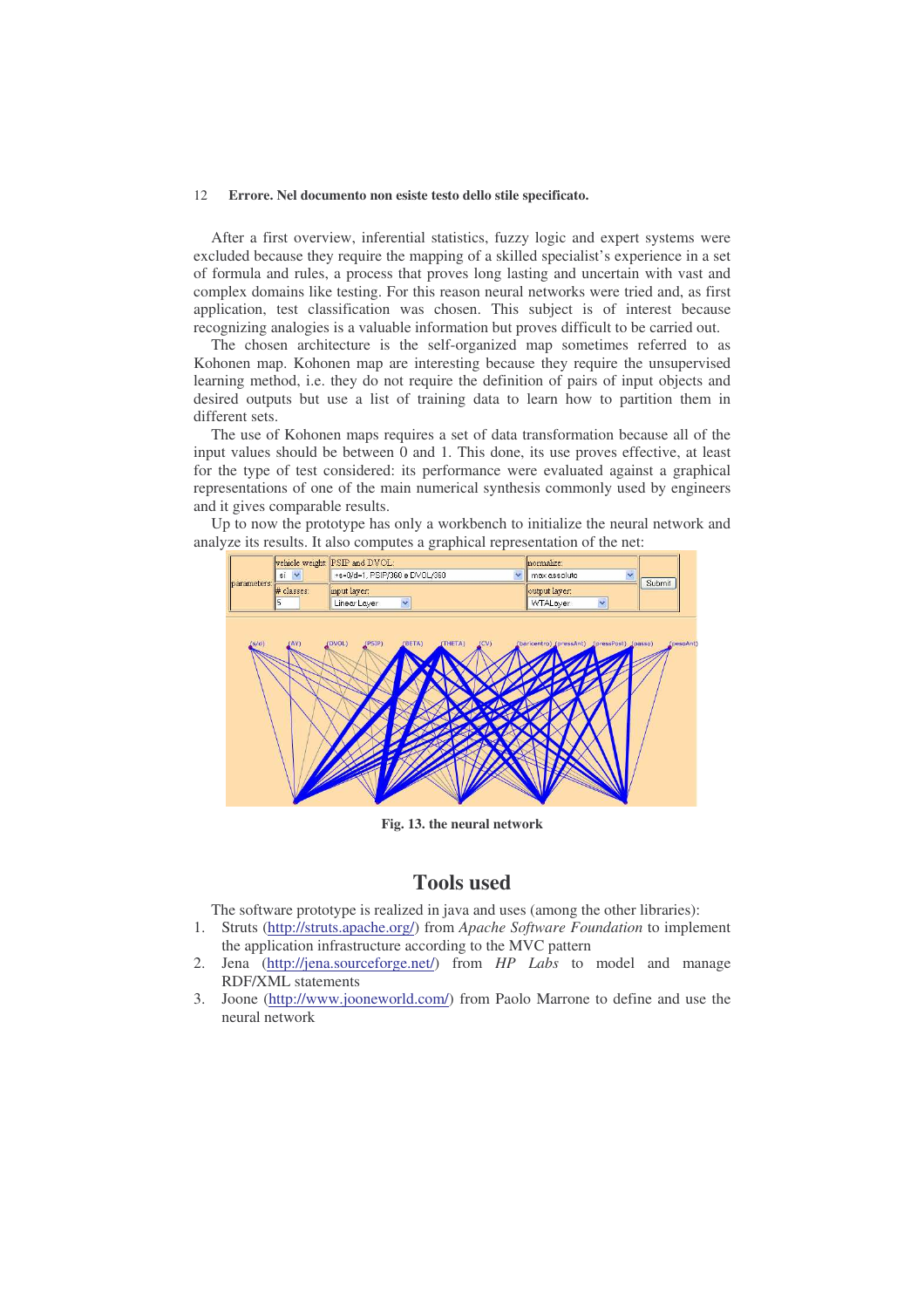# **Case Study Deliverable (up to day)**

Up to day the major deliverables of the project are

- 1. the definition of an ontology describing (some of the) road tests
- 2. a software prototype/technology demonstrator implementing
	- a spider capable to explore a list of web sites in the company intranet to identify and analyze files describing (or related to) tests and produce RDF/XML statements defining their Semantic Web representation according to the specified ontology
	- a web navigator to freely explore the previous ontology and visualize/access documents. To simplify the data analysis, for some of the files, the prototype is able to draw a graphic representation using SVG
	- a neural network to classify (a subset of) tests.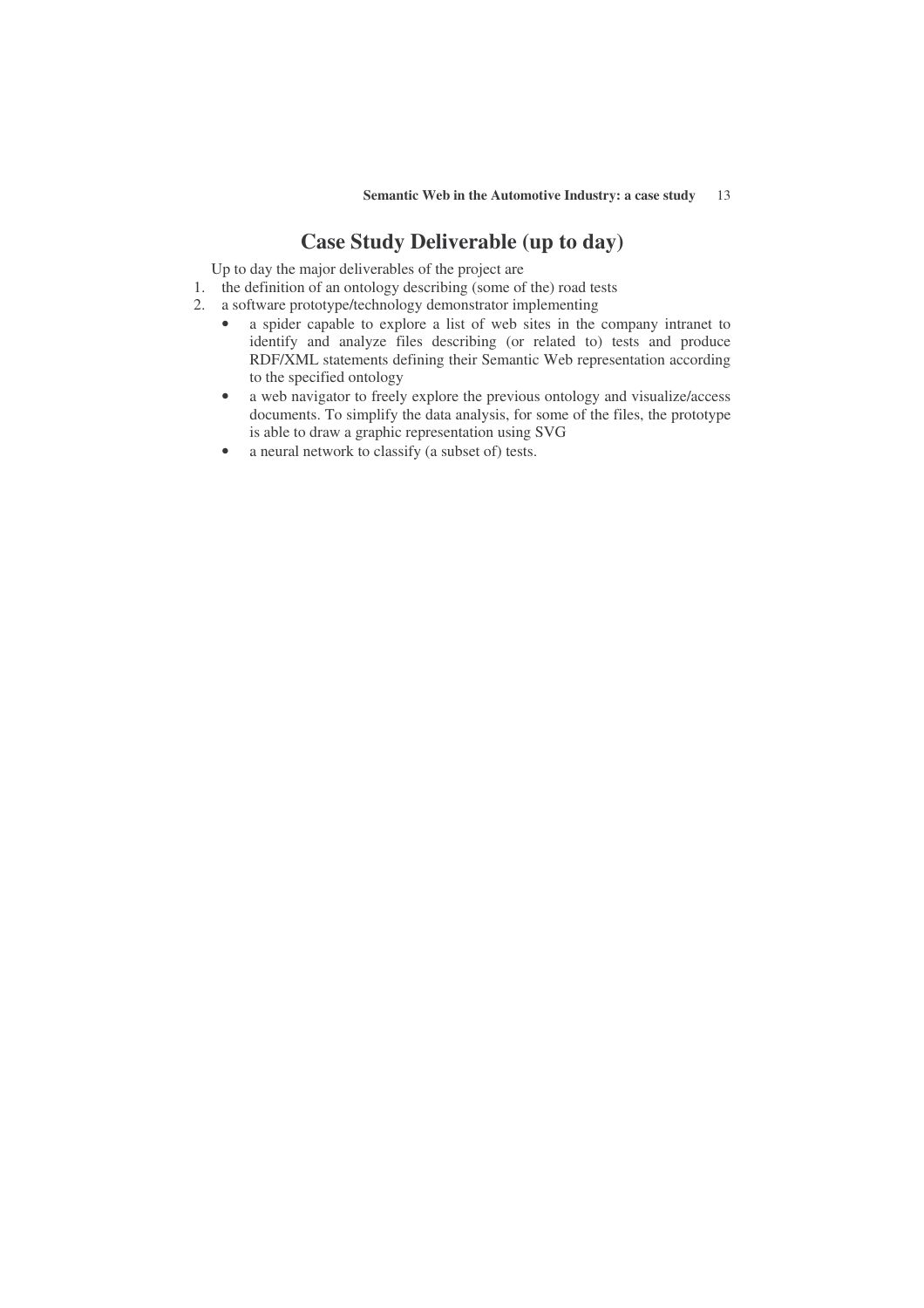# **Conclusion**

According to the experience made with this project, Semantic Web has a huge potential in engineering applications.

Among its pros, the most important is the plasticity of its data model that allows a seamless representation and integration of different kinds of information. From this point of view it exceeds the relational data model, the one ordinarily used to implement a wide range of engineering applications.

Another important advantage assured by Semantic Web regards the software robustness, especially the data management procedure, because of the possibility to add information asymmetrically, that is as they are available, avoiding updates in the data structure or re-design of query procedure.

Last but not least, tools used integrate easily with existing and well knows development solutions (architecture, DB,…), saving investments in training and infrastructure.

Among its cons, the most important is that it is jet scarcely known a part from a restricted number of advanced technologists.

For example, even thought it has great potentials and a promoter like the W3C behind, Semantic Web is comparably much less know than OOT at its beginnings: 15 years ago OOT was less mature, every scholar proposed its own approach, there were discussions on the same nature of OO but the subject was much more discussed, every technical magazine had its column, there were books and was easy to find training occasions to learn it. For this reason apprehending semantic web competences is comparably much more difficult.

Another big problem is the (very) short list of competitors in the offering of tools to implement semantic web technologies and, what is worst, no major IT player has in its catalogue tools or applications using them. For this reason it is today very difficult to propose the use of Semantic Web to develop new applications.

From this point of view would be interesting to have at least the definition of a standard API via Java Community Process.

To summarize:

- 1. Pros:
	- o improves the data modelling process and exceeds the capabilities of the relational model
	- o assures the data reuse: via RDF/XML heterogeneous contents from different sources (RDBMS, file systems, documents, web, other systems…) can be effectively integrated and ontologies are robust respect to changes
	- o integrates easily with existing and well knows development solutions (tools, architectures,…)
- 2. Cons:
	- o is still a subject for 'gurus' and very few are the available training events, books, tools,…